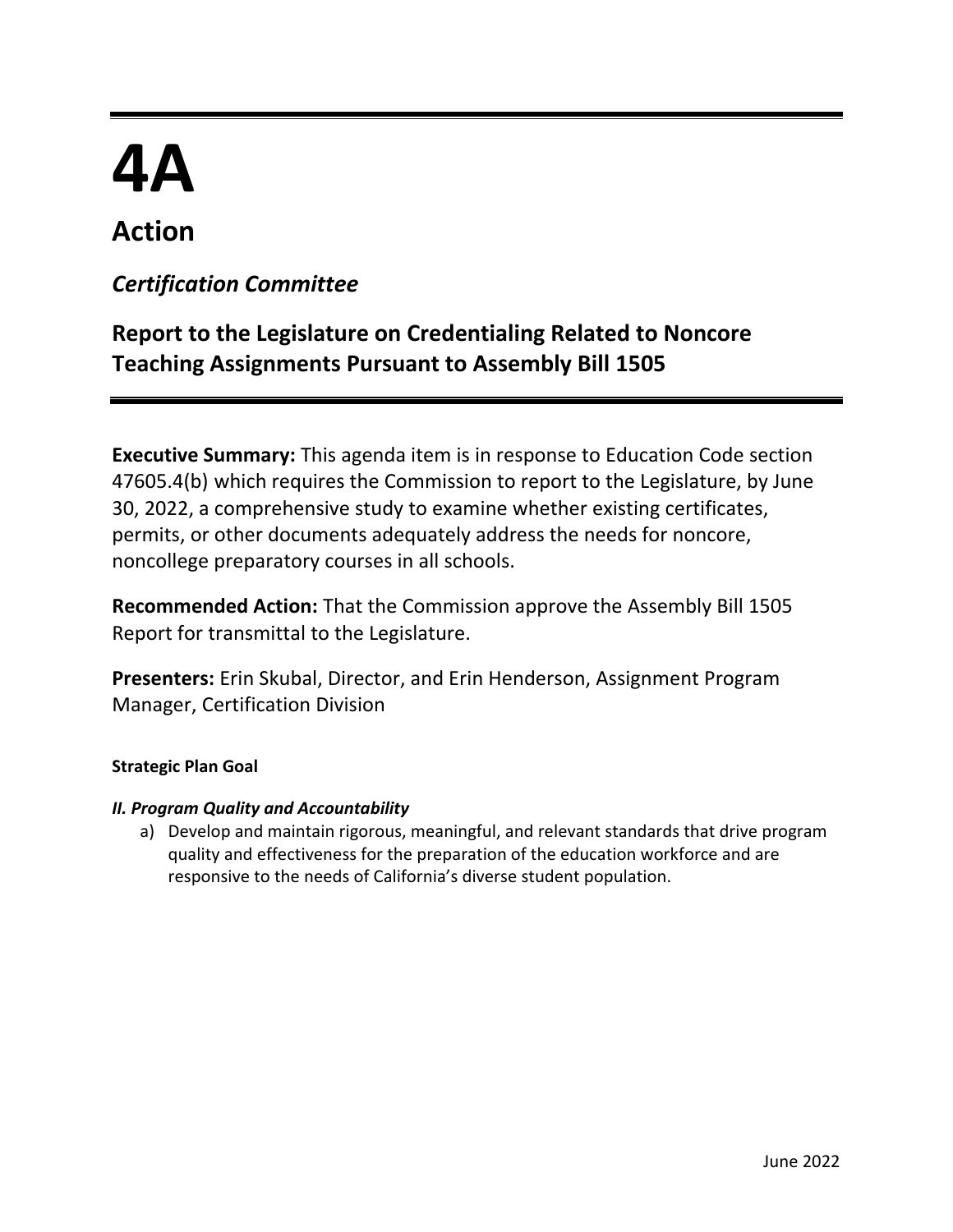# **Report to the Legislature on Credentialing Related to Noncore Teaching Assignments Pursuant to Assembly Bill 1505**

#### **Introduction**

This agenda item is in response to Education Code section 47605.4(b) which requires the Commission to report to the Legislature, by June 30, 2022, a comprehensive study to examine whether existing certificates, permits, or other documents adequately address the needs for noncore, noncollege preparatory courses in all schools.

#### **Background**

Currently, state law requires all schools to conduct teacher assignment monitoring to ensure that all teachers hold the necessary credential(s) for their teaching assignments. Prior to the passage of Assembly Bills (AB) 1219 (Chap. 782, Stats. 2019) and 1505 (Chap. 486, Stats. 2019), charter schools were not subject to the same credentialing provisions and assignment monitoring requirements as non-charter public schools.  As of January 1, 2020, these pieces of legislation went into effect, and the assignment requirements across all schools became more aligned.

AB 1505 also required the Commission to examine assignments in noncore classrooms to understand credentialing needs. Education Code section 47605.4(b) states that "By June 30, 2022, the Commission on Teacher Credentialing shall conduct a comprehensive study to examine whether existing certificates, permits, or other documents adequately address the needs for noncore, noncollege preparatory courses in all schools. Based on the findings, the commission shall consider establishing new or modifying existing certificates, permits, or other documents and, if necessary, shall make recommendations to the appropriate policy committees of the Legislature." This item intends to fulfil that mandate.

#### **Staff Recommendation**

That the Commission approve the Assembly Bill 1505 Report for transmittal to the Legislature.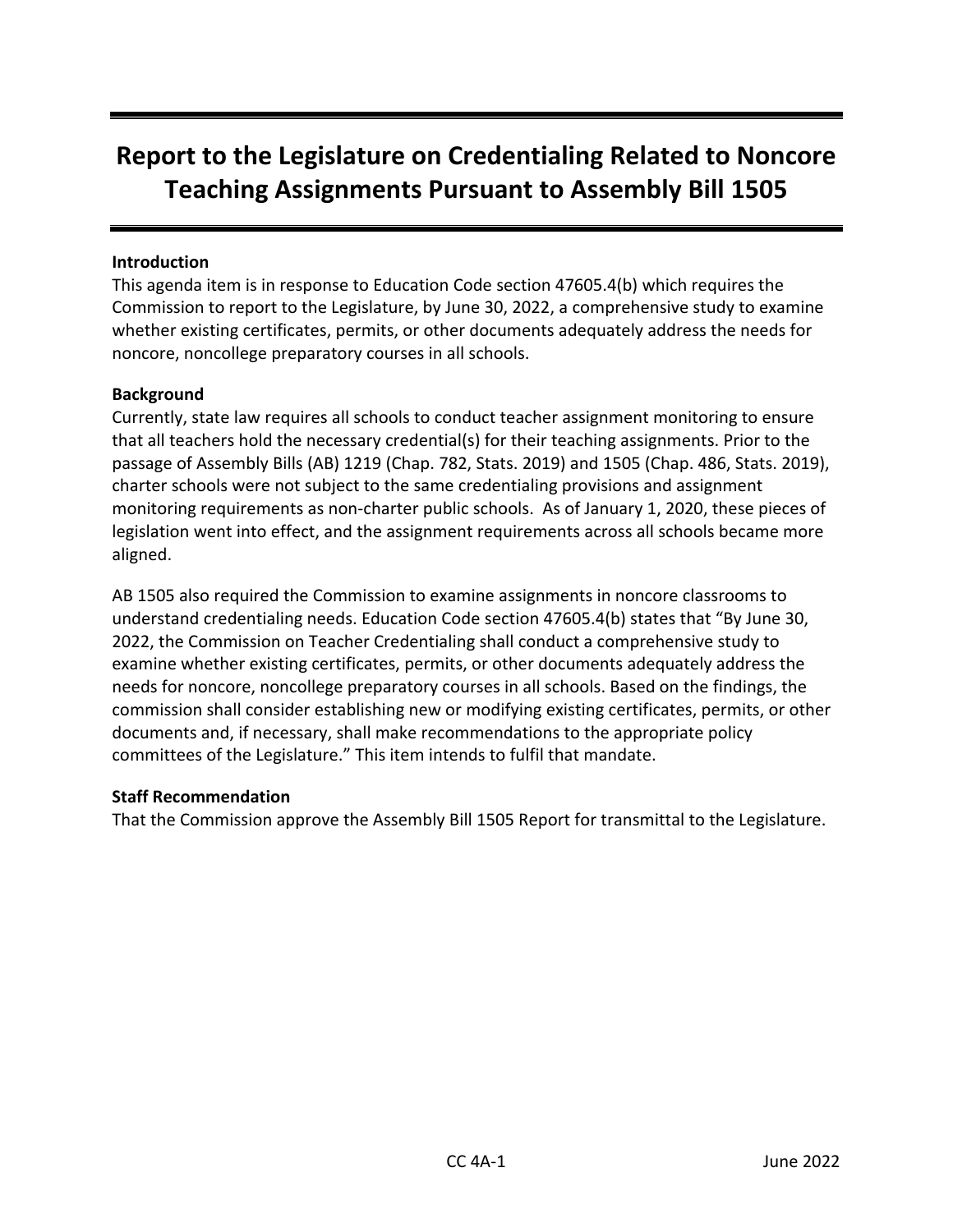## **Report to the Legislature on Credentialing Related to Noncore Teaching Assignments Pursuant to Assembly Bill 1505**

#### **Background**

Currently, state law (Education Code §44258.9) requires all schools to conduct teacher assignment monitoring to ensure that all teachers hold the necessary credential(s) for their teaching assignments. Prior to the passage of Assembly Bills (AB) 1219 (Chap. 782, Stats. 2019) and 1505 (Chap. 486, Stats. 2019), charter schools were not subject to the same credentialing provisions and assignment monitoring requirements as non-charter public schools. As of January 1, 2020, these pieces of legislation went into effect, and the assignment requirements across all schools became more aligned. [Appendix A](#page-15-0) provides a table showing the comprehensive certification changes in charter schools.

The legislation's main impacts on charter schools were: 1) requiring teachers to satisfy Commission requirements for professional fitness, 2) obligations to engage in annual teacher assignment monitoring, and 3) ensuring teachers employed at charter schools meet the same teacher credentialing requirements as those in non-charter schools. AB 1505 also granted temporary assignment flexibility for those teachers that were employed at charter schools during the school year prior to the legislation taking effect. Prior to the passage of AB 1505, teachers serving in noncore, noncollege preparatory assignments were not required to hold a credential. The intent of the flexibility was to ensure that these educators would not lose their teaching jobs and would be given ample of time to earn the necessary credential(s) to continue to serve in the classroom. Pursuant to Education Code Section §44258.10, teachers using this flexibility are misassigned but can continue to serve in their positions without correction until July 1, 2025.

This flexibility primarily effects charter school educators in [noncore](#page-13-0) teaching positions, since previous law indicated that charter school teachers serving in [core](#page-13-1) assignments must be licensed in the same manner as non-charter school teachers, pursuant to Education Code §§47605(l) and 47605.6(l). Therefore, this assignment flexibility did not apply to core curriculum classrooms, which includes the disciplines of English, Math, Science, and Social Science<sup>1</sup>.

Along with granting this flexibility, AB 1505 also required the Commission to examine assignments in noncore classrooms to understand credentialing needs. Education Code §47605.4(b) states that "By June 30, 2022, the Commission on Teacher Credentialing shall conduct a comprehensive study to examine whether existing certificates, permits, or other documents adequately address the needs for noncore, noncollege preparatory courses in all schools. Based on the findings, the Commission shall consider establishing new or modifying existing certificates, permits, or other documents and, if necessary, shall make recommendations to the appropriate policy committees of the Legislature." This report intends to fulfil that mandate.

<sup>&</sup>lt;sup>1</sup> Ref. Education Code §60605(a)(1)(A); California Code of Regulations, Title 5, §11967.5.1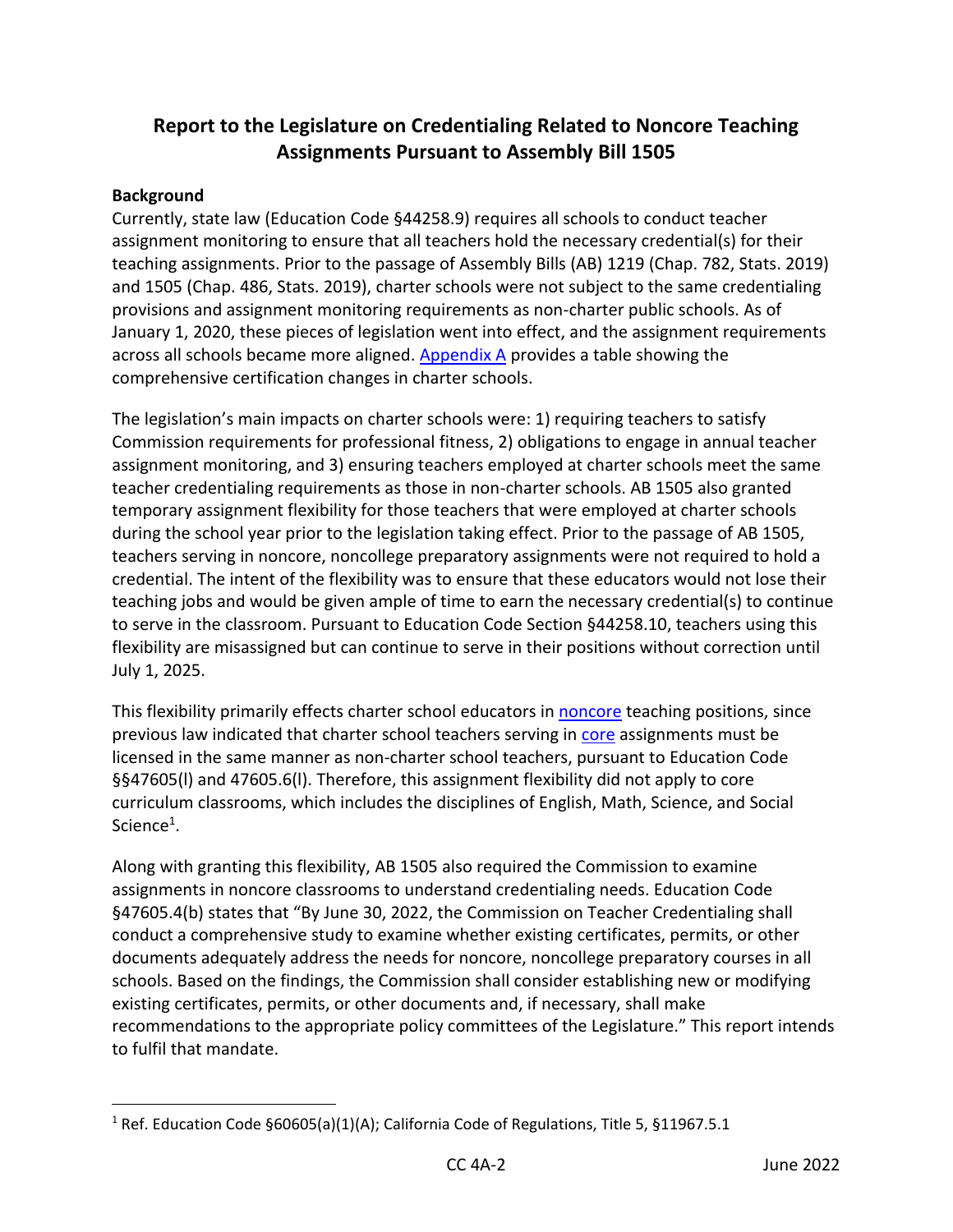#### *Challenges*

The timing of this study presents a few challenges to achieving the intent of the Legislature. First, there is only one year of comprehensive assignment monitoring data available for analysis. AB 1219 created, for the first time, an annual monitoring cycle in which all Local Educational Agency (LEA) certificated assignments are monitored each year through the California Statewide Assignment Accountability System (CalSAAS). Prior to 2020, assignment monitoring results were self-reported by County Offices of Education (COE) and conducted on a four-year cycle, making it difficult to identify trends. Charter schools were also not included in assignment monitoring until the passage of AB 1219 and AB 1505. Additionally, Education Code §44258.9(h) provided that the first year of monitoring – the 2019-20 school year – was "nonconsequential," specifying that resulting data shall not be made publicly available by the Commission. This means that only one year worth of assignment data is available, as the 2019- 20 monitoring cycle was effectively a pilot year intended to allow users to become familiar with CalSAAS and to identify system issues prior to the first full, consequential monitoring cycle.

Secondly, Education Code [§47605.4\(b\)](https://gcc02.safelinks.protection.outlook.com/?url=https%3A%2F%2Fleginfo.legislature.ca.gov%2Ffaces%2Fcodes_displaySection.xhtml%3FsectionNum%3D47605.4.%26lawCode%3DEDC&data=04%7C01%7CEHenderson%40ctc.ca.gov%7Caf075c9efcd448ca0f7708d9df7ea09a%7C78276a93cafd497081b54e5074e42910%7C0%7C0%7C637786557222454263%7CUnknown%7CTWFpbGZsb3d8eyJWIjoiMC4wLjAwMDAiLCJQIjoiV2luMzIiLCJBTiI6Ik1haWwiLCJXVCI6Mn0%3D%7C3000&sdata=bQELNO6nc%2B4%2FG5%2BjVagx8KhJVAPYO4XFqHOobsS1I20%3D&reserved=0) was chaptered on October 3, 2019, roughly six months prior to Covid-19 causing school closures and significant impacts to already present teacher shortages. Teacher and substitute shortages have been a hallmark of the past several years, inspiring flexibilities through legislation<sup>2</sup> and Executive Orders<sup>3</sup> to address staffing needs or waive certification requirements during the pandemic. Furthermore, all of California's public schools had to make major adjustments to accommodate student safety. This included a shift to distance learning and independent study instructional strategies – which is reflected in the 2020-21 assignment data. The need for rapid adjustments created challenges for all schools. For charter schools, this time represented approximately half of the allotted assignment flexibility offered by AB 1505. Conversations with stakeholders representing the California Charter Schools Association (CCSA) indicate that the pandemic had an adverse effect on their constituent's ability to usher educators into earning their proper certification.

#### **Assignment Monitoring Data**

Assignment monitoring results for noncore assignments were used to inform this study. Assignments for all educators throughout the state are monitored through the CalSAAS. The CalSAAS works by comparing the California Department of Education's California Longitudinal Pupil Achievement Data System (CALPADS) assignment data with the Commission's credential authorization data using the California Statewide Educator Identifier (SEID) for each educator. Through this comparison, the system identifies questionable assignments, referred to as "exceptions," and provides LEAs and COEs with an opportunity to address issues and identify misassignments.

#### *Teaching Assignments for Noncore Classes*

In order to understand the full scope of teaching assignments in noncore classes, as well as gauge the impacts of AB 1505, the assignment conditions in noncore classrooms were compared to those of core classrooms. This comparison helps to understand if trends exist only

<sup>2</sup> Assembly Bill (AB) 130 (Chap, 44, Stats. 2021)

<sup>&</sup>lt;sup>3</sup> Exec. Order No. N-3-22 and Exec. Order No. N-66-20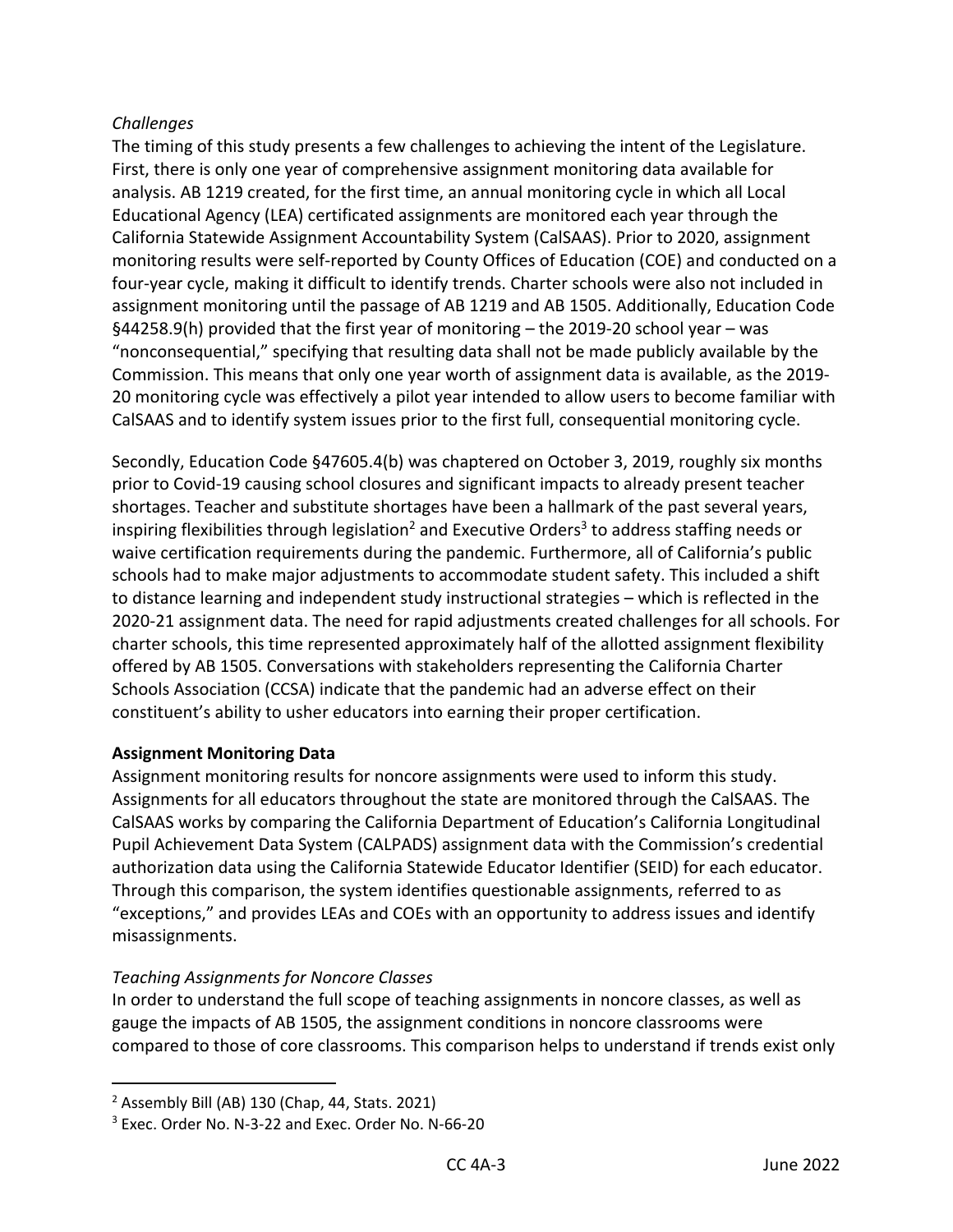in noncore classrooms, or if the same conditions exist across all content areas being taught in public schools. The state-level results for this comparison can be found below in *Figure 1* and show that core classrooms make up more total [misassignments,](#page-13-2) with 62% of all misassignments occurring in classrooms delivering this type of content.



**Figure 1: Share of Misassignments in Core vs. Noncore classrooms in All Schools**

Furthermore, when these results are divided, one can see the share of each type of misassignment in different educational sectors, comparing traditional and charter schools. *Figure 2* demonstrates that both traditional and charter schools have more challenges assigning appropriately credentialed educators in core classrooms, but charter schools see less difference between the two classroom types. In traditional schools, there are 29.6% more misassignments in core settings, whereas in charter schools this disparity falls to 11%.

#### **Figure 2: Share of Misassignments in Traditional vs. Charter Schools**



Additionally, when examining the specific subjects that comprise the misassignments in noncore classes, the results across all public schools show that the majority of misassignments occurred in elective courses, as found in *Figure 3*. This type of course is defined as one that falls outside of the statutory subject areas provided by Education Code (EC) § 44257, and clarified by California Code of Regulations, Title 5 (T5), §80005. These include courses such as Home Room, Student Government, and Study Hall. The credentialing requirements for staffing these courses are lenient, as T5 §80005(b) provides that any teacher who has earned a credential based on a bachelor's degree and student teaching can teach these courses. However, this definition excludes educators teaching on the basis of emergency, intern, and waiver certificates from being appropriately assigned to these courses. Analysis of elective misassignments demonstrates that 44.5% result from an educator holding one of these documents.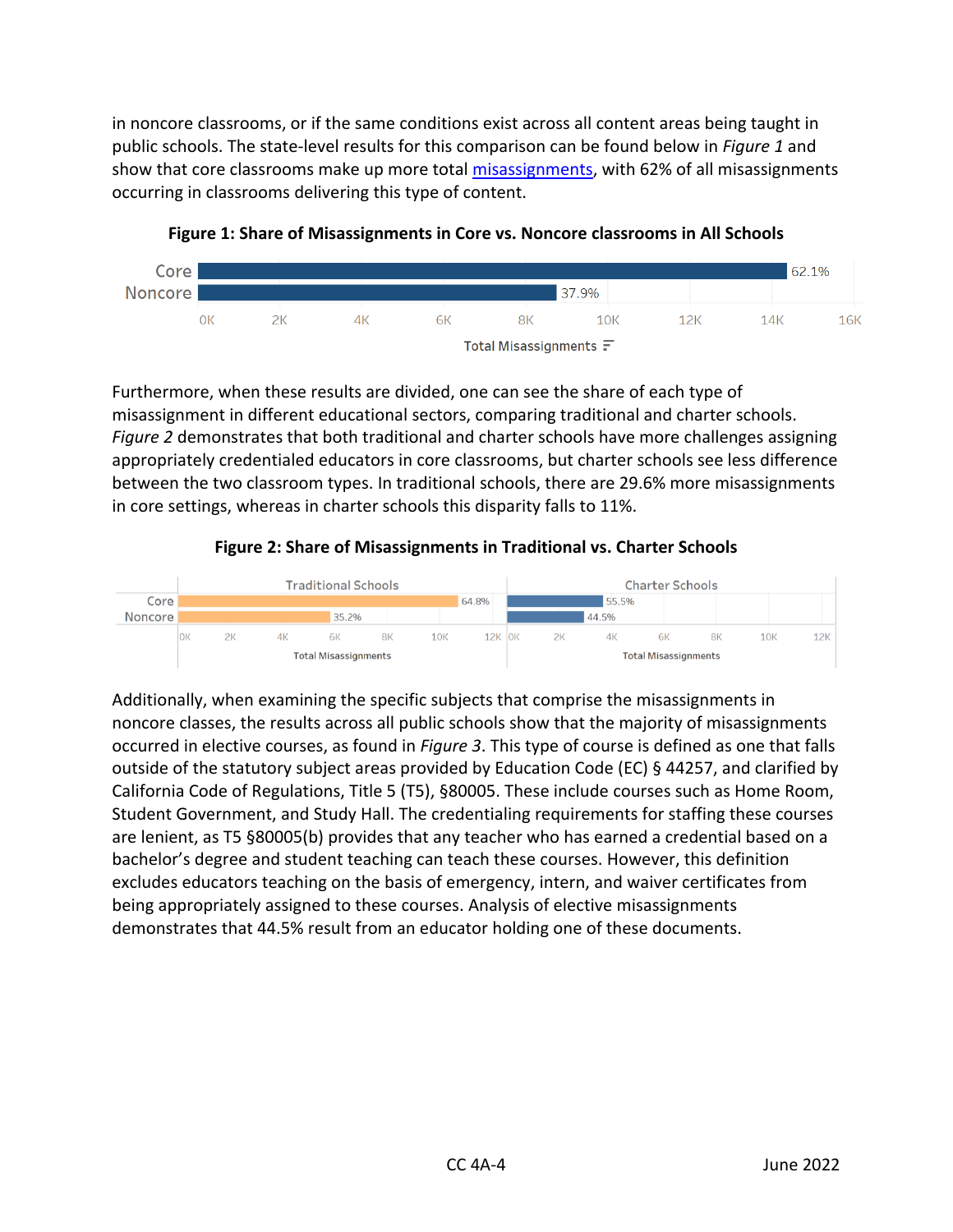



Physical Education courses saw the second highest number of misassignments with 1,945 in total. This subject area comprises almost a quarter of the misassignments in noncore classes. A look at teacher supply in California shows that, over the last five years, an increasing number of educators are earning Physical Education credentials. *Table 1* below shows this trend, culminating with a 16.8% increase in issuance in the 2020-21 fiscal year. Visual Art and Foreign Languages do not show the same sustained upward longitudinal trend of teacher supply, but these credential areas are trending generally towards increased issuance, as each subject shows increases of 5.8% and 2.4% issuances in the 2020-21 school year. The Commission recently began issuing credentials in the performing arts areas of Dance and Theater, so a trend in issuance for these subjects cannot currently be identified.

|                          | 2016-17 | 2017-18 | 2018-19 | 2019-20 | $2020 - 21$ |
|--------------------------|---------|---------|---------|---------|-------------|
| <b>Total Issued</b>      | 731     | 828     | 834     | 850     | 993         |
| <b>Percentage Change</b> | N/A     | 13.3%   | 0.7%    | 1.9%    | 16.8%       |

**Table 1: Number of New Physical Education Authorizations issued Per Fiscal Year**

These misassignment trends sustained across both core and noncore classes. *Figure 4* provides a comparison of the types of misassignments that occur in both traditional and charter schools. In both, electives are the most misassigned classes, followed by Physical Education. However, traditional schools have a higher concentration of misassignments in these areas (65%), whereas these subjects encompass 47% percent of all charter school noncore misassignments. This leads to more dispersion of misassignments across the various other noncore content areas in charter schools.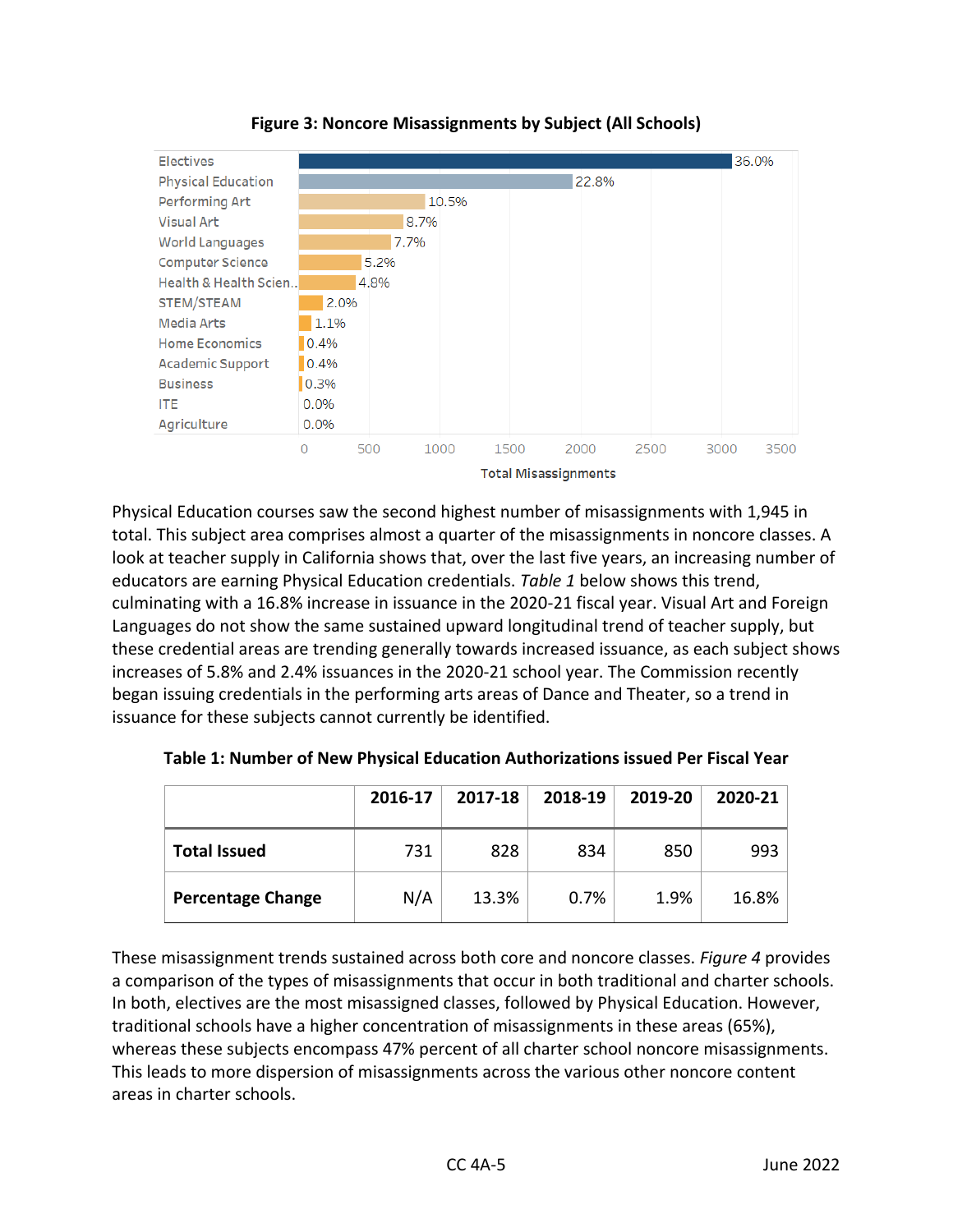

#### **Figure 4: Noncore Misassignments by Subject Across Educational Sectors**

Performing Arts – which includes Dance, Music, and Theatre courses – has the second most misassignments in charter schools with 20.5% of the 763 total misassignments. In traditional schools, Performing Arts represents only 7% of the total, or 479 total misassignments. The ratio of teachers in traditional vs. charter schools must be expounded upon to understand this.

#### **Charter Schools**

As of the 2020-21 school year, there were nearly 1,300 charter schools in operation and approximately 11.5% of California's students were enrolled in a charter school.<sup>4</sup> These schools comprise approximately 12% of the 10,545 public schools operating in the state.<sup>5</sup> There are fewer educators working in this sector, and therefore fewer opportunities for these schools to accrue misassignments. This is apparent in *Figures 2* and *5* when the numbers of total misassignments are compared in each sector. Even so, the share of noncore misassignments between the two sectors can be seen in *Figure 5*. Almost exactly one-third of all noncore misassignments occur in charter schools though they represent one-tenth of the educational landscape.

<sup>4</sup>California Department of Education. (April 2022). Charter Schools - CalEdFacts. Retrieved from California Department of Education: https://www.cde.ca.gov/sp/ch/cefcharterschools.asp

<sup>5</sup> California Department of Education. (2022, April 13). *Fingertip Facts on Education in California*. Retrieved from California Department of Education: https://www.cde.ca.gov/ds/ad/ceffingertipfacts.asp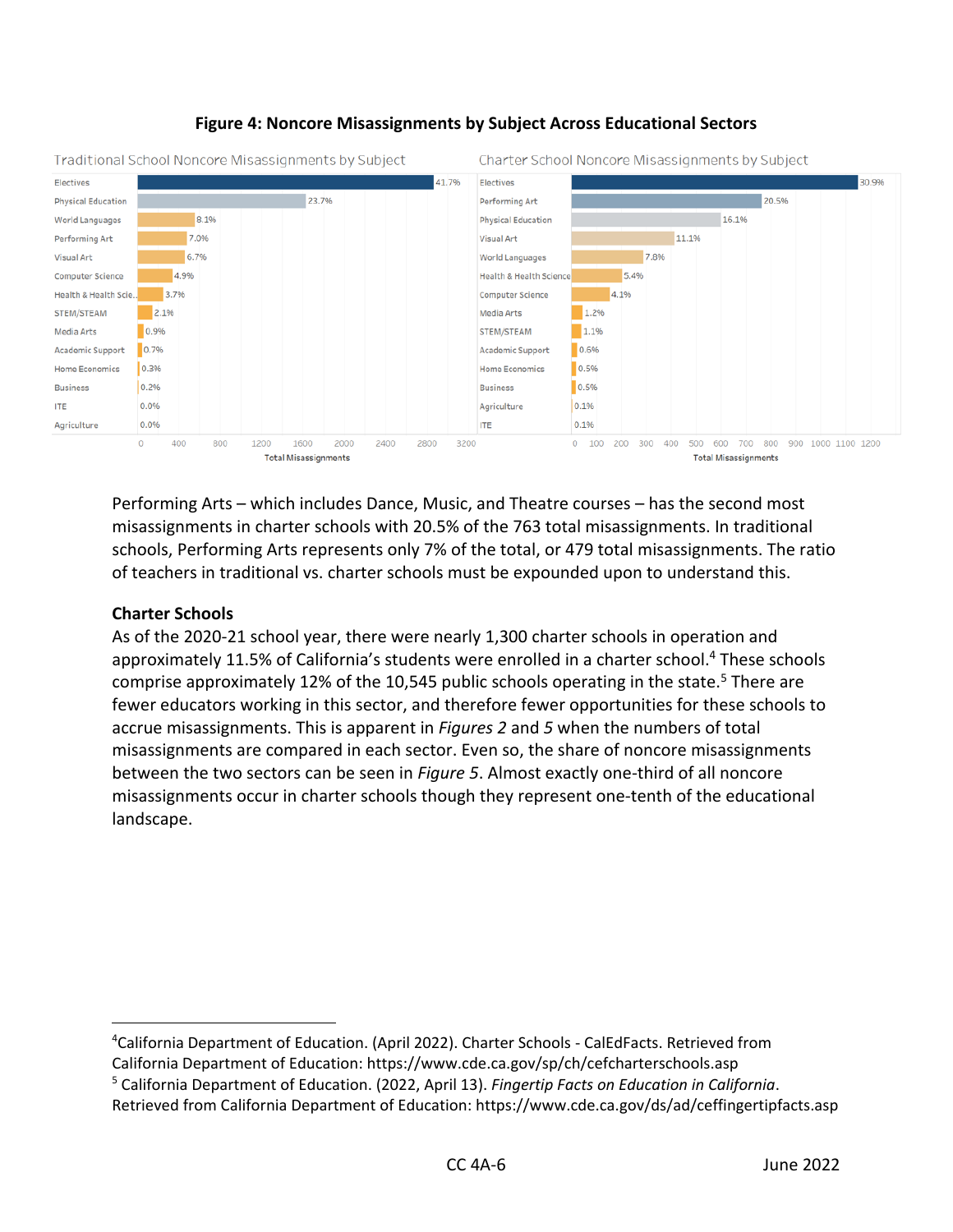

#### **Figure 5: Share of Misassignments in Each Educational Sector**

#### *Flexibility Within AB 1505*

The number of misassignments identified for charter schools includes educators that are assigned based on the charter school teacher flexibility provided by AB 1505. EC §44258.10 states that this flexibility does not rectify the misassignment but does allow misassigned educators to remain in their positions until July 1, 2025. The intent is to prevent staffing shortages at charter schools and to give opportunities for educators in these positions to earn the appropriate credentials for their assignments.

If these misassignments are removed from the figure above, the number of misassignments for charter schools is reduced by 805. This would assume that once the teachers serving on this flexibility are appropriately credentialed, instead of charter school assignments accounting for one-third of all misassignments, they would account for closer to one-quarter of statewide misassignments, or 27% (2,150 total).

This framing is important as credentials were not required in noncore assignments prior to AB 1219 and 1505. Instead, charter schools were given assignment flexibility in EC §47605(l) to assign individuals with expertise in their content area to teach noncore, non-college prep classes. According to a representative from the CCSA, this is because the intent of these schools is to be "labs of innovation" for the educational system. This is enforced in statute, with [Education Code](https://gcc02.safelinks.protection.outlook.com/?url=https%3A%2F%2Fleginfo.legislature.ca.gov%2Ffaces%2Fcodes_displayText.xhtml%3FlawCode%3DEDC%26division%3D4.%26title%3D2.%26part%3D26.8.%26chapter%3D1.%26article%3D&data=04%7C01%7CEHenderson%40ctc.ca.gov%7C00830bfe0b484207cdc708da1e3065f9%7C78276a93cafd497081b54e5074e42910%7C0%7C0%7C637855490492262300%7CUnknown%7CTWFpbGZsb3d8eyJWIjoiMC4wLjAwMDAiLCJQIjoiV2luMzIiLCJBTiI6Ik1haWwiLCJXVCI6Mn0%3D%7C3000&sdata=HZReOY2v7dvQPVKcTGvj7rA%2FjCD53LsBP7sQoSaKSbw%3D&reserved=0) §47601 stating that *"It is the intent of the Legislature, to provide opportunities for teachers, parents, pupils, and community members to establish and maintain schools that operate independently from the existing school district structure, as a method to... (c) Encourage the use of different and innovative teaching methods."* In this spirit, charter schools previously had the autonomy to hire teachers without credentials for noncore classes when those teachers had skills and experience uniquely aligned to the mission of the school or program.

#### **Outreach**

To better understand the impacts of these credentialing requirements on all schools, the Commission solicited feedback through use of a survey, which was sent to school personnel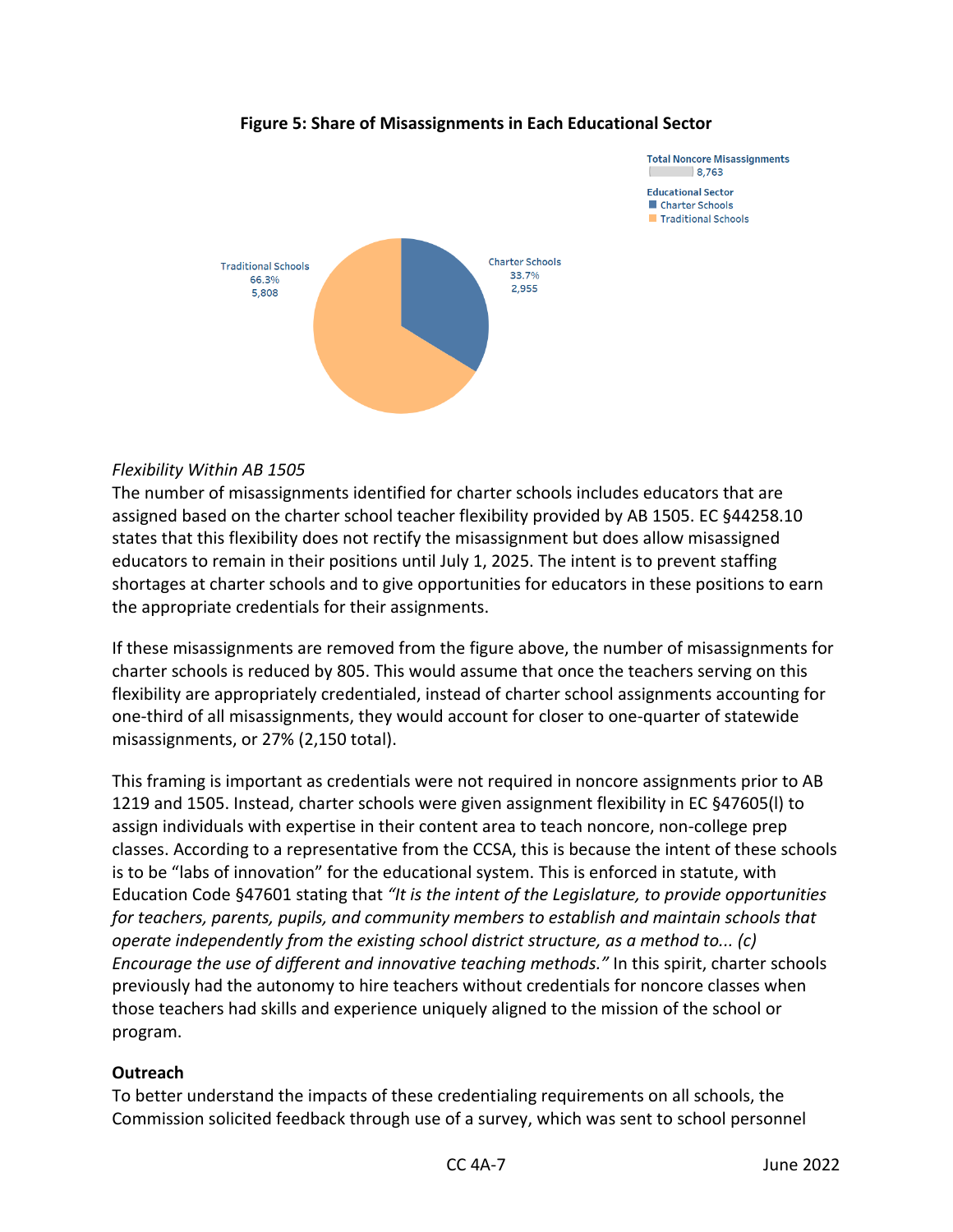that had knowledge of educator assignments or monitoring experience with charter and/or non-charter schools. It was released widely and garnered 159 respondents, the majority of which represented traditional educational segments – School Districts and County Offices of Education (COEs) at 72% – with charter schools represented by 27% of respondents. Only those respondents who monitored or assigned educators in charter schools were able to respond to questions concerning charter school assignments.

The Commission also engaged in conversations with its partners at the CCSA. A recurring concern that the charter school representatives expressed was related to the hardships anticipated in staffing noncore teaching positions after the AB 1505 flexibility expires. They have expressed that, while teachers may be aware of the need to meet certification deadlines by 2025, the pandemic and its related staffing shortages has severely impacted access to preparation programs and has impeded individuals from making significant progress towards earning a credentials. Furthermore, CCSA also noted concerns that those uncredentialed teachers are not willing or able to make progress towards some type of certification through the traditional means due to cost, time, and inability to return to school.

The survey responses echoed this sentiment in the question displayed in *Figure 6*. Though the majority of respondents said that educators had some level of awareness of the requirements to obtain appropriate credentials (67%), they were less confident about educators making progress towards this goal. In this case, respondents were most likely to think that uncredentialed teachers were "sometimes" making progress towards this goal. Additionally, the majority of respondents either agreed (35%) or strongly agreed (30%) that charter schools will experience staffing shortages in noncore classrooms once the flexibility expires.



#### **Figure 6: Shortages after 1505 Flexibility Expires?**

Do you believe that charter schools will experience staffing shortages in non-core classrooms when the flexibility provided by AB 1505 expires in 2025?

Furthermore, the most often expressed concern from respondents was the lack of qualified teacher candidates. When asked to provide insight into the challenges respondents experience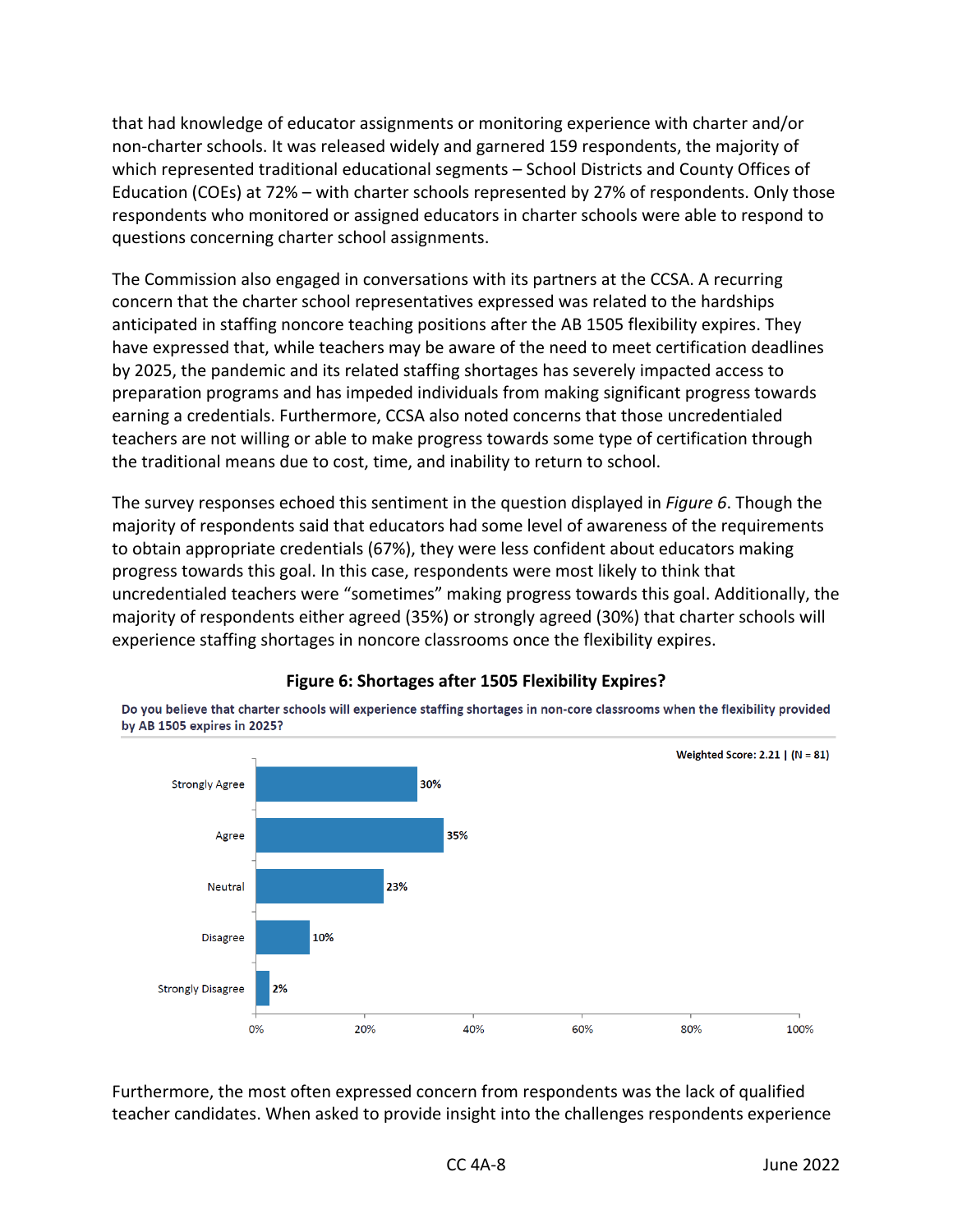in staffing noncore classes, the answer given with the most frequency spoke to the lack of qualified applicants (36%).



#### **Figure 7: Methods of Addressing Staffing Shortages**

Never Rarely Sometimes Often Always Note Sure

Respondents did weigh in on what steps they take when they cannot find a qualified teacher candidate in the question displayed in *Figure 7*. They are most likely to recruit less than fully prepared educators on emergency permits, intern credentials, or waivers. Though emergency permits are often referred to as "bridge documents" because they offer entrance into the profession, service provided while serving on these permits does not satisfy any of the credentialing requirements of a full credential. Further, many educators that start teaching on these permits do not move on to become fully prepared teachers. A brief produced by the California Teacher Education Research and Improvement Network (CTERIN) found that "Statewide, less than 40% of new teachers who begin with a waiver or emergency permit go on to become fully prepared. More than 40% of these teachers end up leaving the profession by the end of their third-year teaching." The same study also found that teachers identifying as Black or Hispanic are more likely to pursue these routes to licensure.<sup>6</sup>

One concern surfaced by the survey is that employers may use a succession of emergency documents that are in and of themselves only valid for one year to keep educator candidates employed for three years. The typical sequence employers use to keep these educators in the classroom without earning a full document can be found in *Figure 8*. This ladder into credentialing could allow educators serving on these documents to stay in a classroom for three consecutive years while making no progress towards full certification. Pursuant to California

<sup>6</sup> Ong, C., La Torre, D. Griffin, N., Leon, S., Sloan, T., Smith, T. & Cai, L. (2021). CTERIN Policy Brief: Diversifying California's Teaching Force: How Teachers Enter the Classroom, Who They Serve, & If They Stay. California Teacher Education Research & Improvement Network. https://cterin.ucop.edu/resources/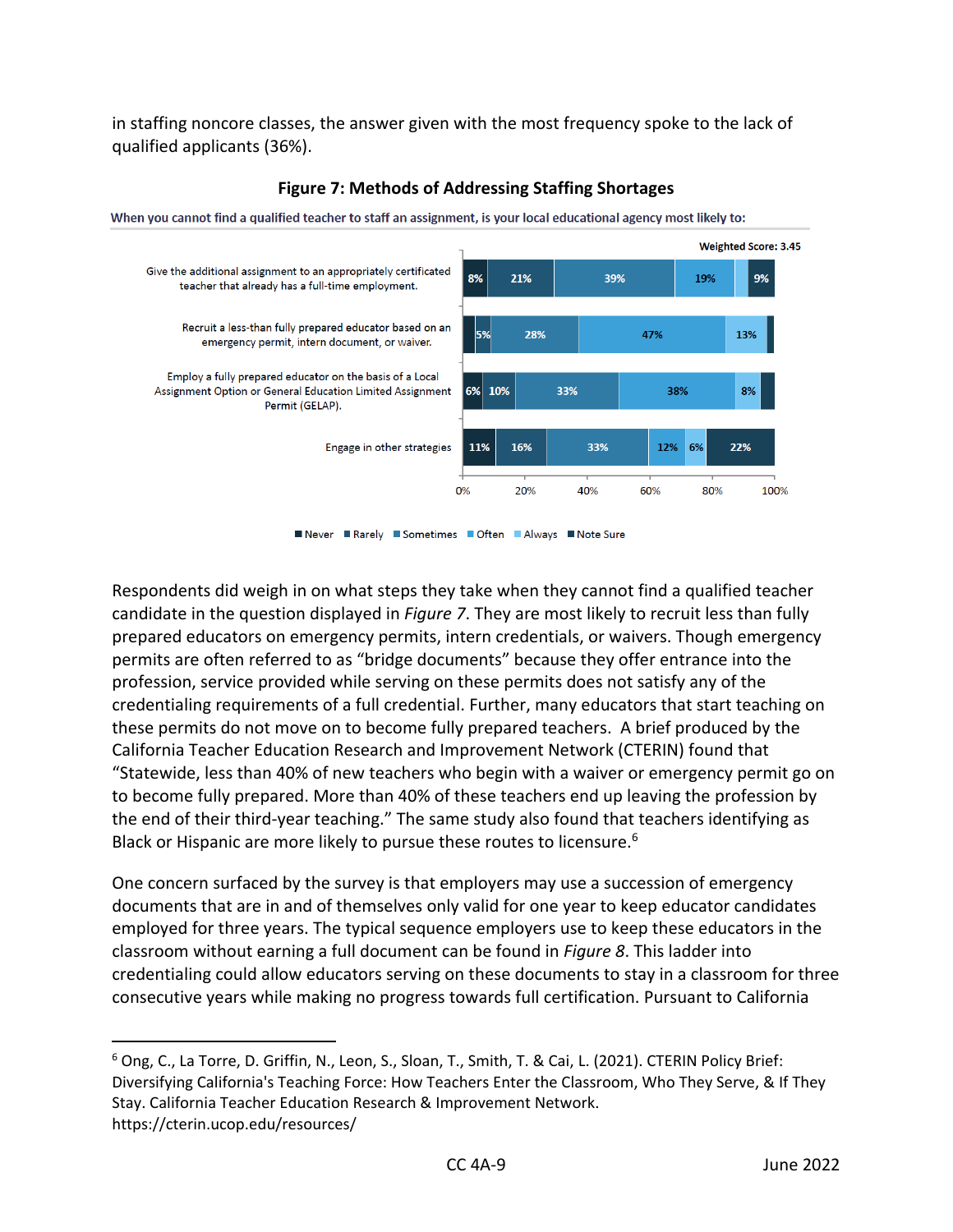Code of Regulations, Title 5, §80026.5, emergency permit holders must receive orientation, guidance, and assistance while in their positions. However, there is no guarantee that these educators will move into a full teaching license.



#### **Figure 8: Emergency Document Employment Sequence**

**Waiver** •Waives some or all certification requirments in order to fill a staffing need

**Provisional Internship Permit** •Requires some coursework requirments be met as a condition od issuance

#### **Short-Term Staff Permit**

•Requires Subject Matter Competance be met as a condition of issueance

Respondents also indicated that they filled staffing needs by recruiting out-of-field educators on Local Assignment Options (LAOs) or General Education Limited Assignment Permits (GELAP). These assignment options are both only available to fully credentialed teachers. Those serving on LAOs are serving outside of their credential authorization area or subject but do often need to demonstrate expertise or preparation in the subject being taught. GELAP holders do not need to demonstrate expertise or preparation in the subject they are teaching upon initial issuance of the permit but are expected to make progress towards earning the full credential authorization upon renewal. Of all the employment methods noted, only Intern and GELAP documents require the holder to be working towards earning the necessary credential or authorization.

Survey respondents were asked about the adequacy of existing credential pathways for addressing assignment needs in the question displayed in *Figure 9*. Only 18% agreed or strongly agreed that existing credential pathways were sufficient. Likewise, 39% disagreed or strongly disagreed that they met the needs of employers. A large proportion (44%) remained neutral.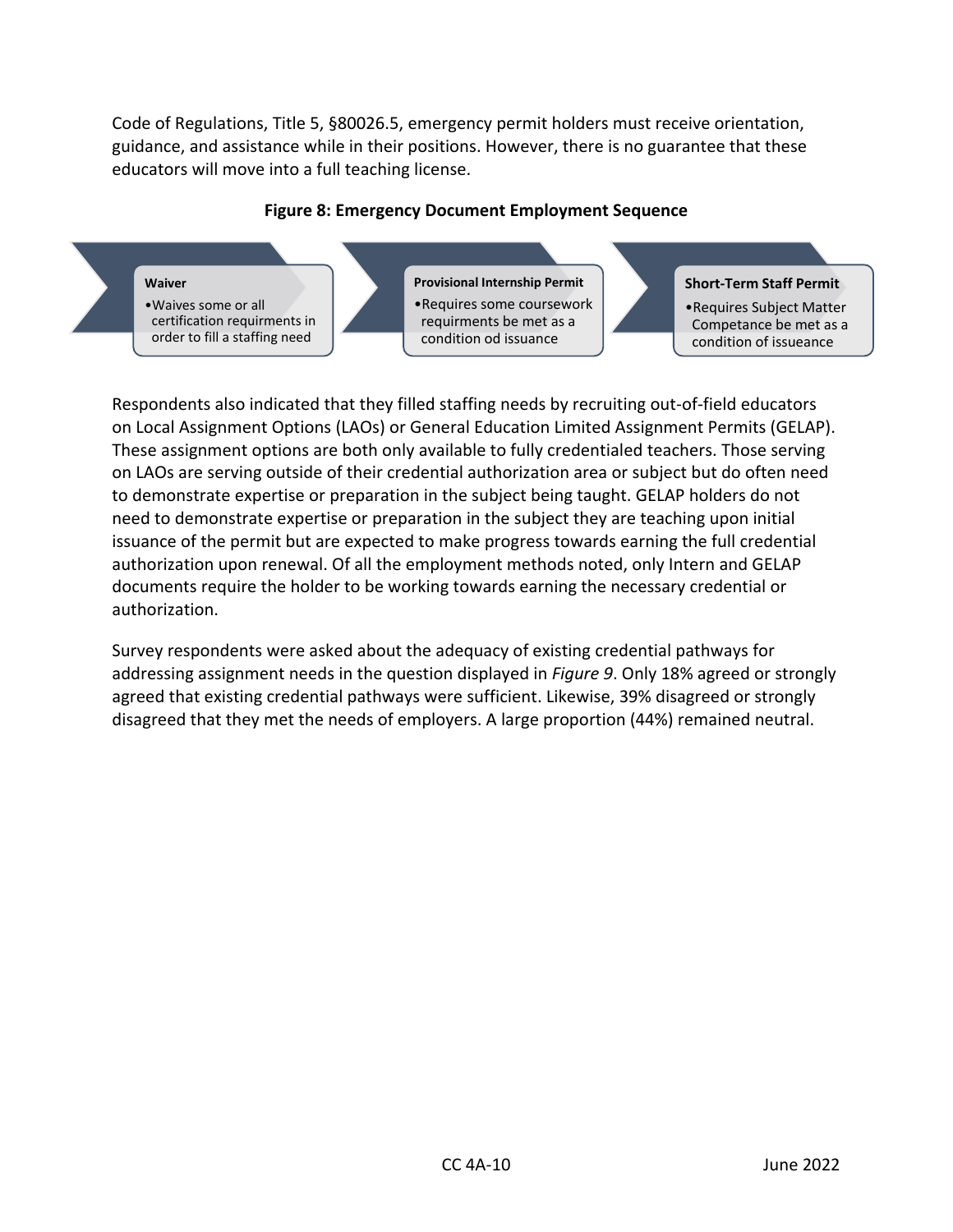#### **Figure 9: Adequacy of Existing Pathways**



Do existing pathways towards earing credentials adequately address the assignment needs in non-core classrooms?

#### *Impacts of Teacher Shortages*

A lack of available educators could affect student access to noncore courses or the type of instruction they receive in these courses. The survey asked respondents if staffing issues in noncore courses leads to LEAs being unable to offer these courses in the question displayed in *Figure 10*. 61% of respondents replied affirmatively, with 45% selecting "sometimes," 14% selecting "often," and 2% selecting "always." One respondent replied to a question asking for insight into the staffing challenges with, "*I think the biggest issue is that, because we have to focus on core assignments, the noncore assignments, which are important, are being phased out little by little."* 



Do challenges in staffing non-core classrooms lead to your local educational agencies being unable to offer courses or curriculum in the subjects?

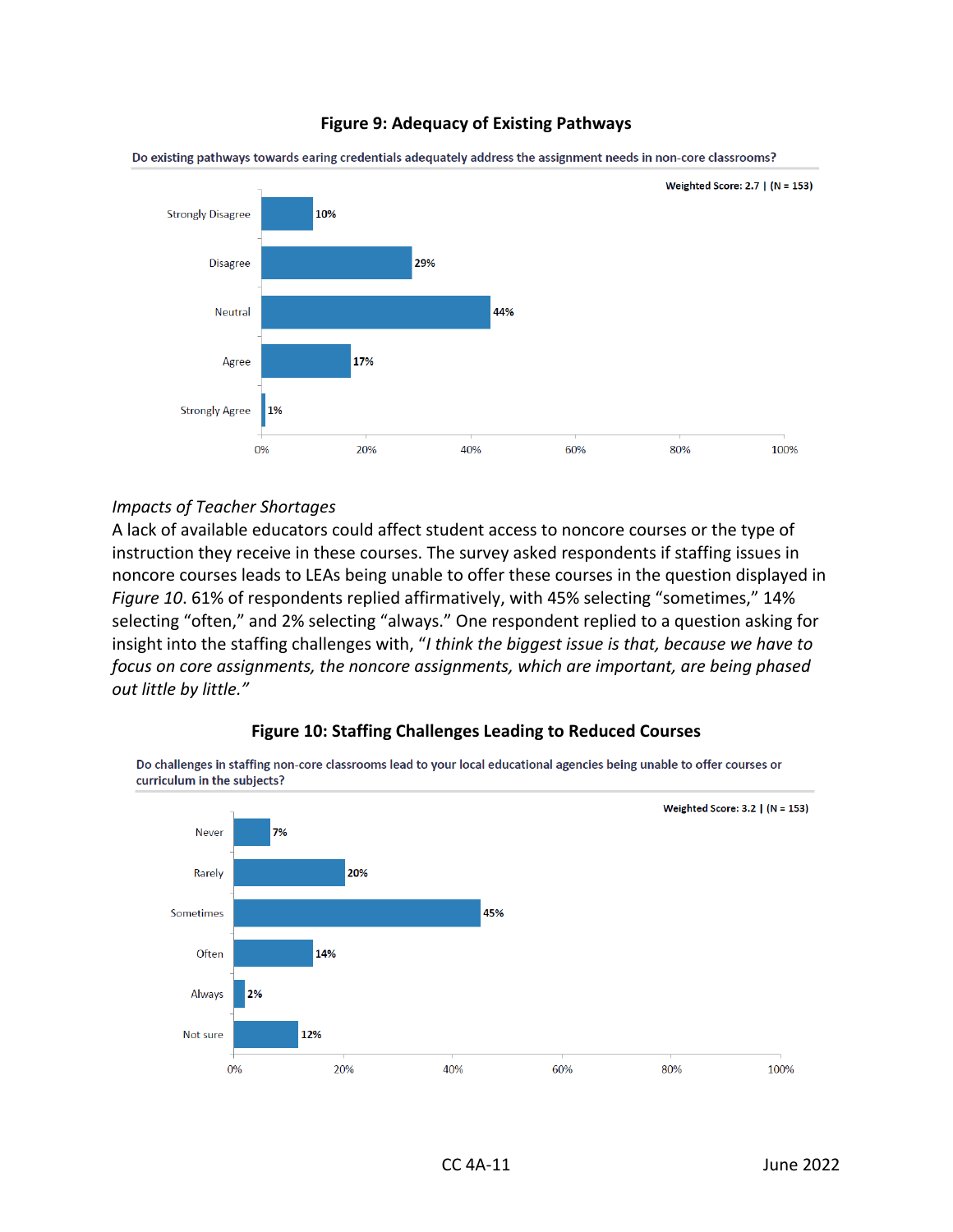Efforts to combat the teacher shortage are underway, including proposals to expand supports for teacher preparation pathways and grant opportunities. Some of the most significant efforts include \$1.5 billion in funding for the Educator Effectiveness Block Grant, which provides funding for school districts, COEs, charter schools, or state special schools to provide professional learning for teachers, administrators, and paraprofessionals. Additionally, funding of up to \$20,000 is available for educators through the Golden State Teacher Grant Program for individuals to earn their preliminary teaching credential. The 2020-21 state budget has also earmarked \$492 million for the Commission to continue to administer grants to address teacher shortages. \$350 million in grants were provided to support teacher residency programs for teachers in designated shortage fields which includes special education, bilingual education, science, computer science, technology, engineering, mathematics, and transitional kindergarten. Another \$125 million in grants was appropriated for the Classified School Employee Teacher Credentialing Program, which provides grants to LEAs to recruit and support current classified staff who already hold an associate or higher degree to earn a teaching credential. Finally, the state budget included \$15 million to increase the number of current teachers authorized to teach Computer Science.

#### **Conclusions**

Analysis of available assignment data shows that core courses are more often misassigned than noncore courses and demonstrates that there are proportionally more misassignments in noncore settings at charter schools than in traditional schools. This indicates that there is a more prominent assignment issue in core settings than in noncore settings, though charter schools experience more parity between the two.

However, given that the Commission only has one year of assignment data, there is no option to perform meaningful longitudinal analysis at this time. Further analysis of assignment monitoring results over multiple years would allow for establishing trends in charter schools' reliance on AB 1505 flexibility, the prominence of misassigned educators in noncore classrooms across sectors, and sustained areas of shortage. This year's assignments were also heavily impacted by the COVID-19 pandemic, which increased the use of distance learning and independent study instructional strategies, all of which affect teacher assignments. This year's data could easily be anomalous compared to future, non-COVID years. Further analysis of assignment trends after the completion of monitoring through year five would produce a better idea of what the landscape for teacher assignments in noncore classes truly is.

In the meantime, survey respondents across sectors indicated that teacher shortages were impeding hiring, and that charter schools would experience staffing problems once the AB 1505 flexibility expired. Charter schools represent over a tenth of the educator workforce and further issues with teacher supply in these schools will impact California as a whole. As well, these schools experienced COVID challenges during the first half of the five-year flexibility period. Consideration of an extension of the AB 1505 charter school teacher flexibility period could help charter schools achieve the goals of moving their uncredentialed teachers into a full teaching credential while also addressing the challenges created due to COVID.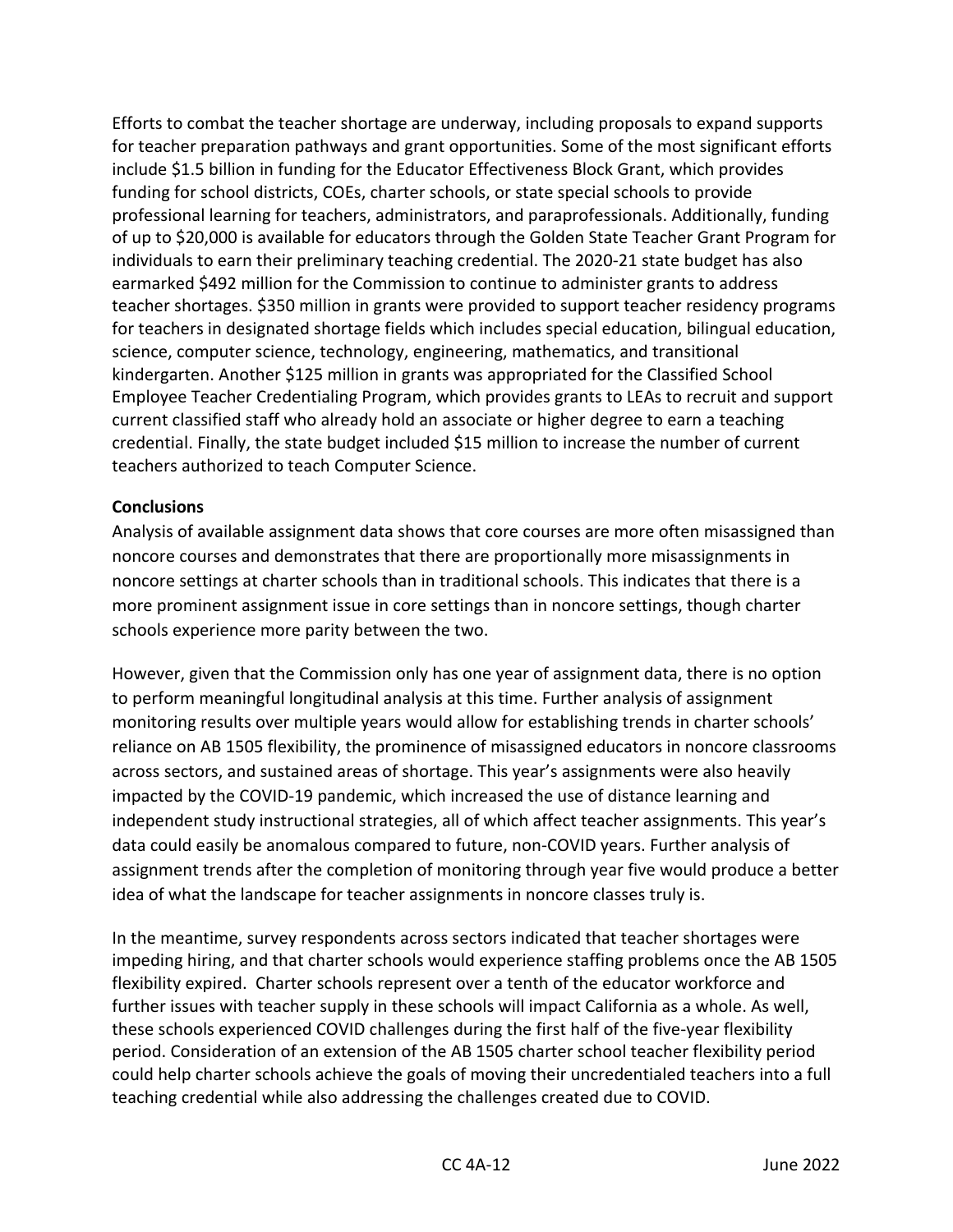## <span id="page-13-1"></span>**Definitions**

#### **Core Subjects**

Core curriculum areas are defined by Education Code §60605(a)(1)(A as including Reading, Writing, Mathematics, Social Science, and Science. When applied to the Subject Areas the Commission offers, this includes the following subjects and all subjects subsumed under them pursuant to [California Code of Regulations, Title 5, §80005\(a\):](mailto:https://govt.westlaw.com/calregs/Document/I277B04269E4045C697A0FA83B4B59F16?viewType=FullText&listSource=Search&originationContext=Search+Result&transitionType=SearchItem&contextData=(sc.Search)&navigationPath=Search%2fv1%2fresults%2fnavigation%2fi0ad62d2e0000017fc2e11e8030406705%3fppcid%3d30a83e39a6994671ab59225fd16aa4dc%26Nav%3dREGULATION_PUBLICVIEW%26fragmentIdentifier%3dI277B04269E4045C697A0FA83B4B59F16%26startIndex%3d1%26transitionType%3dSearchItem%26contextData%3d%2528sc.Default%2529%26originationContext%3dSearch%2520Result&list=REGULATION_PUBLICVIEW&rank=1&t_T1=5&t_T2=80005&t_S1=CA+ADC+s)

- English
- Mathematics
- Science: Biological Science
- Science: Chemistry
- Science: Geoscience
- Science: Physics
- Social Science

It also includes self-contained classrooms in which multiple subjects are taught to a group of students throughout the school day because portions of this content are included in daily instruction.

#### <span id="page-13-0"></span>**Noncore Subjects**

These subjects include the remaining subjects that are excluded from the core category and those subsumed under them pursuant to [California Code of Regulations, Title 5, §80005\(a\):](mailto:https://govt.westlaw.com/calregs/Document/I277B04269E4045C697A0FA83B4B59F16?viewType=FullText&listSource=Search&originationContext=Search+Result&transitionType=SearchItem&contextData=(sc.Search)&navigationPath=Search%2fv1%2fresults%2fnavigation%2fi0ad62d2e0000017fc2e11e8030406705%3fppcid%3d30a83e39a6994671ab59225fd16aa4dc%26Nav%3dREGULATION_PUBLICVIEW%26fragmentIdentifier%3dI277B04269E4045C697A0FA83B4B59F16%26startIndex%3d1%26transitionType%3dSearchItem%26contextData%3d%2528sc.Default%2529%26originationContext%3dSearch%2520Result&list=REGULATION_PUBLICVIEW&rank=1&t_T1=5&t_T2=80005&t_S1=CA+ADC+s)

- Agriculture
- Art
- Business
- Dance
- Health
- Home Economics
- Industrial and Technology Education
- Music
- Physical Education
- Theater
- World Languages
- Electives that fall outside of any single subject area (e.g., Homeroom or Study Hall)
- Subjects that are subsumed under both a core and noncore subject in T5 §80005(a) (e.g., Humanities; Computer Science/applications; and Science, Technology, Engineering, and Mathematics (STEM) courses)

NOTE: This definition does not include Career Technical Education (CTE) Assignments because they are outside of the scope of the language provided by EC [§47605.4\(b\).](https://gcc02.safelinks.protection.outlook.com/?url=https%3A%2F%2Fleginfo.legislature.ca.gov%2Ffaces%2Fcodes_displaySection.xhtml%3FsectionNum%3D47605.4.%26lawCode%3DEDC&data=04%7C01%7CEHenderson%40ctc.ca.gov%7Caf075c9efcd448ca0f7708d9df7ea09a%7C78276a93cafd497081b54e5074e42910%7C0%7C0%7C637786557222454263%7CUnknown%7CTWFpbGZsb3d8eyJWIjoiMC4wLjAwMDAiLCJQIjoiV2luMzIiLCJBTiI6Ik1haWwiLCJXVCI6Mn0%3D%7C3000&sdata=bQELNO6nc%2B4%2FG5%2BjVagx8KhJVAPYO4XFqHOobsS1I20%3D&reserved=0)

#### <span id="page-13-2"></span>**Misassignment**

A Misassignment represents a teacher not appropriately authorized for their assignments. If one teacher has several of the same assignment, they are not credentialed for, it will count as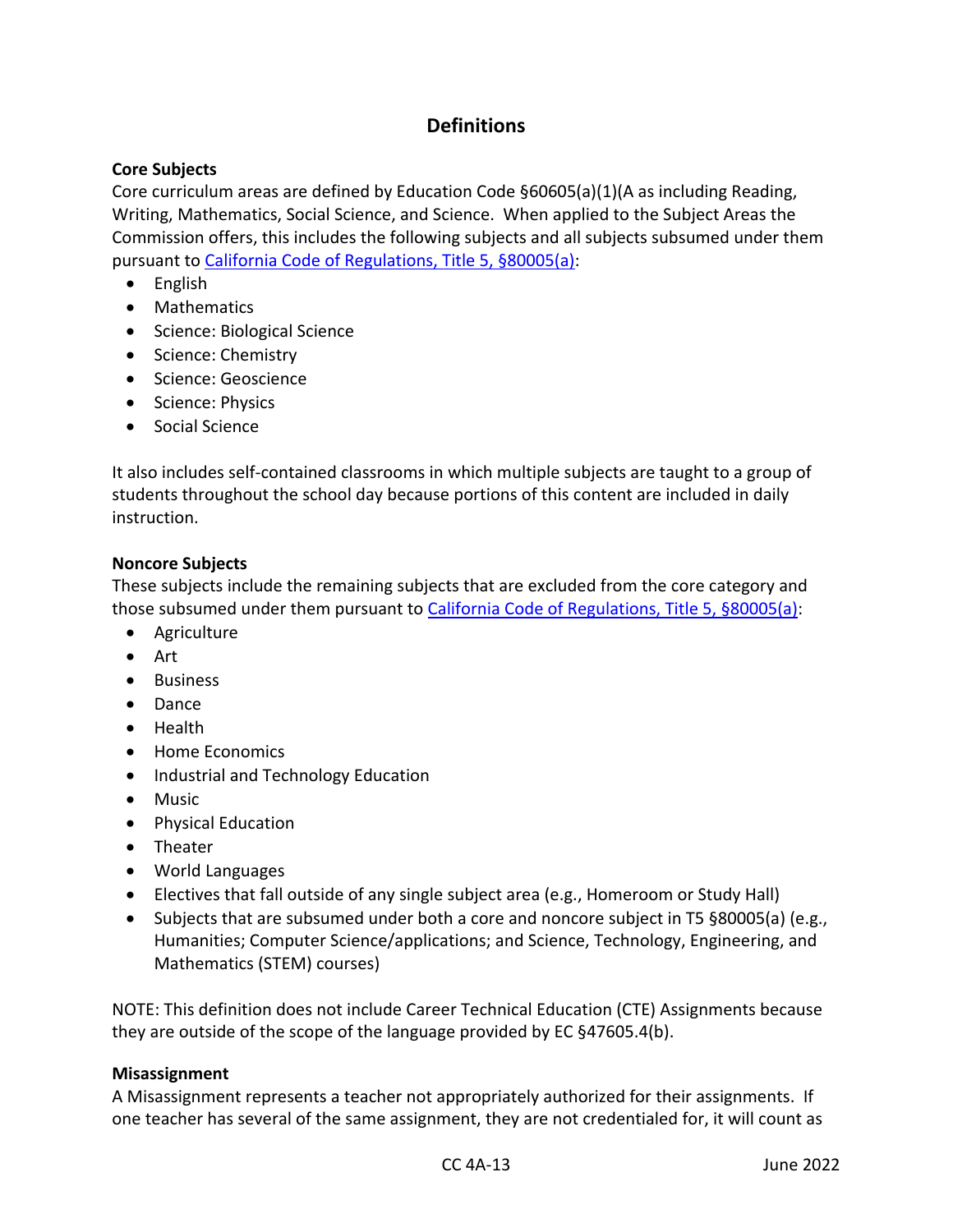one misassignment. Therefore, misassignments do not represent the number of misassigned courses, but the number of misassigned teachers.

Misassignments is a broad term that includes several determinations used during monitoring, including:

- Misassignments and corrected misassignments
- Vacancies
- Unmonitored assignments
- 2019-20 Charter